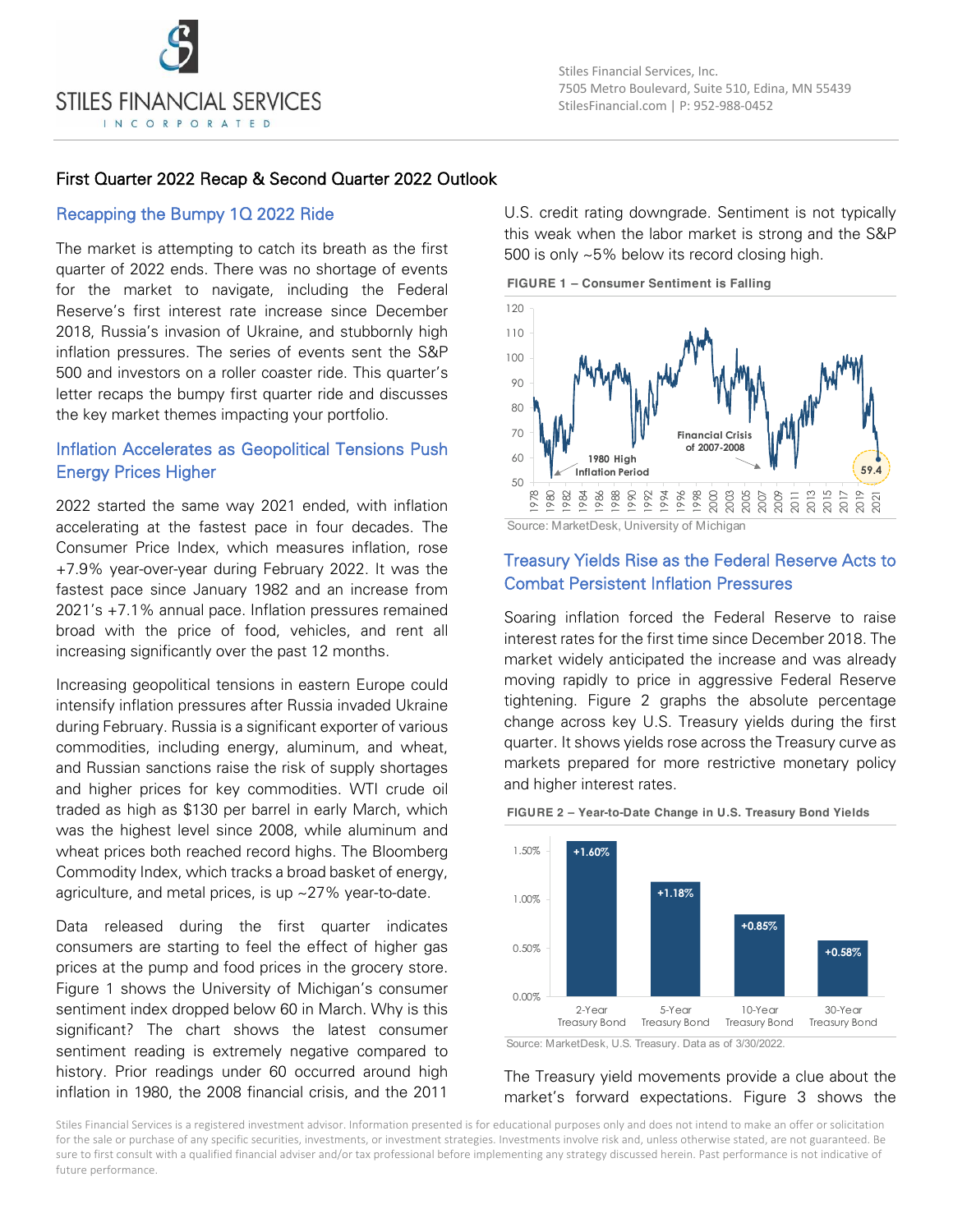spread between long-term yields, such as the 30-year Treasury, and short-term yields, such as the 5-year Treasury, collapsed during the first quarter. Why did the spread tighten to near 0%? The short-end of the Treasury yield curve is more sensitive to Federal Reserve policy, while the long-end of the yield curve is more sensitive to economic conditions and the future outlook. The sharp move higher in short-term Treasury yields indicates the market expects the Federal Reserve to continue raising interest rates throughout 2022.



**FIGURE 3 – Yield Spread Between 30Yr and 5Yr Treasury Bonds**

Source: MarketDesk, U.S. Treasury. Data as of 3/30/2022.

Why does the yield spread between bonds with two different maturities matter? Markets use the spread between long-term and short-term borrowing rates, such as those on the 30-year and 5-year Treasury bonds, as an indication of investors' assessment of the prospects for economic growth and inflation. What does a tighter spread signal? A tighter spread suggests investors are less positive on the forward outlook and therefore willing to accept a lower rate of return to lend for a longer period of time. In contrast, a wider spread indicates investors are more positive on the outlook and therefore require a higher yield to compensate them for the opportunity cost of lending money for a longer time period. Based on the current 0.03% spread, investors appear to be concerned about the U.S. economic outlook.

#### Economic Data Indicates Growth is Softening

Data released during the first quarter indicates the U.S. economy is softening. Figure 4 tracks three key consumer indicators. The top chart tracks retail sales, excluding the volatile auto and gas station categories. While retail sales remain firmly above the pre-pandemic trend, the chart shows the month-over-month growth rate turned slightly negative during February. The middle chart shows new home sales declined for two consecutive months to start 2022. The declines occurred as the 30-year fixed rate mortgage jumped to 4.89% at

the end of March 2022 from 3.27% at the end of 2021 and housing prices continued to rise.

The bottom chart examines the personal savings rate as a percentage of disposable income. It shows the savings rate increased significantly during the Covid pandemic as spending on services declined, unemployment insurance increased, and individuals received multiple stimulus payments. However, the savings rate steadily declined over the past 12 months as inflation rose, unemployment insurance ended, and consumers returned to their prepandemic services spending. January's 6.1% personal savings rate was the lowest since December 2013.





Source: MarketDesk, U.S. Census Bureau, National Association of Realtors, Bureau of Economic Analysis.

Why do we reference consumer sentiment and the three consumer-related indicators? The consumer accounts for ~70% of U.S. economic growth. Economic growth could slow if consumer spending starts to slow. For now, the trends do not point to a dramatic slowdown, but they do suggest the U.S. economy and consumer are softening.

Stiles Financial Services is a registered investment advisor. Information presented is for educational purposes only and does not intend to make an offer or solicitation for the sale or purchase of any specific securities, investments, or investment strategies. Investments involve risk and, unless otherwise stated, are not guaranteed. Be sure to first consult with a qualified financial adviser and/or tax professional before implementing any strategy discussed herein. Past performance is not indicative of future performance.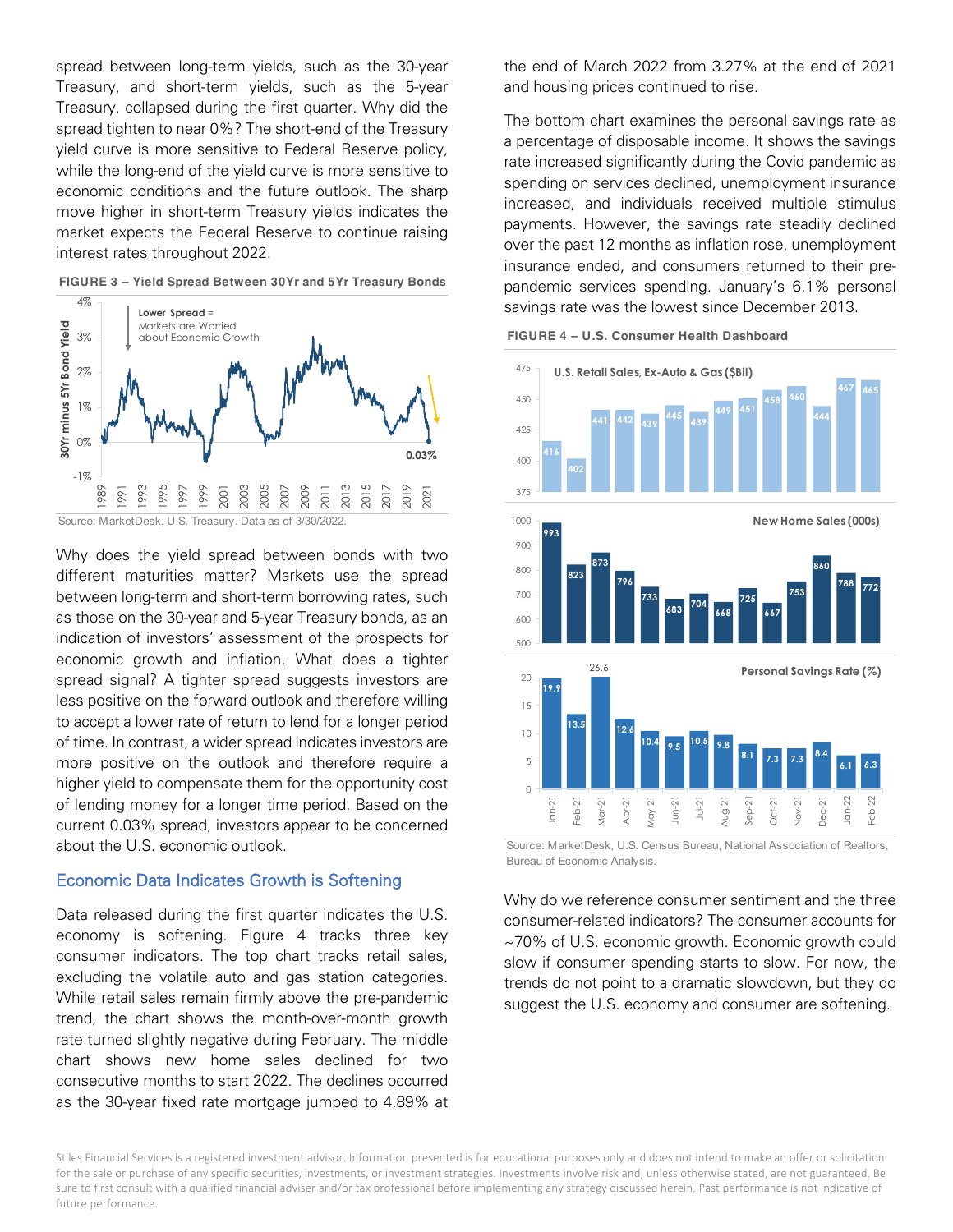# Equity Market Recap – S&P 500 Experiences First Negative Quarterly Return Since Q1 2020

The S&P 500 generated a -4.6% return during the first quarter, outperforming the Russell 2000's -7.5% return. Figure 5 shows it was the S&P 500's first negative quarterly return since 1Q 2020 and the fourth worst quarterly return since 1Q 2013. The negative return is a significant change from 2021 when the S&P 500 registered a +28.6% annual total return.





Source: MarketDesk. Data is based on State Street S&P 500 ETF (SPY).

While the -4.6% return may seem shallow, it hides the S&P 500's roller coaster ride during the first quarter. U.S. stocks experienced significant selling pressure during January with the S&P 500 suffering its biggest monthly selloff since March 2020. The selling pressure continued into February, and by early-March, the S&P 500 was down -12.5% since the end of 2021. However, performance turned around during the second half of March with the S&P 500 registering a ~9% return. Following the rally, the S&P 500 ended the first quarter only -5% below its early January all-time record close.

There was a notable performance divergence between growth and value stocks during the first quarter. Russell 1000 Growth returned -9%, underperforming the Russell 1000 Value's -0.7% return. As a reminder, growth stocks are valued based on their future earnings, and rising interest rates, such as Figure 2's year-to-date increase, tend to decrease the valuation multiple markets place on those earnings. Within the S&P 500, Energy was the top performing sector, returning +39% as oil prices soared +30%. On the opposite end of the spectrum, Communication Services, Consumer Discretionary, and Technology were the three worst performing sectors due to their large Growth-factor exposures.

International stocks underperformed U.S. stocks. The MSCI EAFE Index of developed market stocks produced a -6.5% return during the first quarter, while the MSCI

Emerging Market Index produced a -7.6% return over the same period. U.S. dollar strength was a headwind for international stocks during the first quarter as it caused additional currency translation losses.

# Bond Market Recap – Rising Treasury Yields Lead to Steep Credit Losses

The speed and size of the rise in Treasury yields caused bonds to underperform equities during the first quarter. Corporate investment grade bonds produced a -8.4% total return, underperforming corporate high yield bonds' -4.7% total return. Why are these returns notable? Bonds have two primary risks: (1) interest rate risk, which is the risk interest rates rise and the bond's price declines, and (2) credit risk, which is the risk a borrower defaults on the loan. In general, investment grade bonds have more interest rate risk, because investors lend money for a longer period of time. In contrast, high yield bonds have more credit risk. Year-to-date bond returns indicate investors are more concerned about interest rate risk rather than credit risk. This may reverse later in 2022 if economic growth slows and interest rates stabilize.

#### 2022 Outlook – More of the Same?

The outlook calls for current market themes to last throughout most of 2022. The Federal Reserve expects inflation pressures to ease as the year progresses, but there is a risk inflation remains elevated longer than forecasted due to rising energy prices.

Given the magnitude of current inflation pressures and the risk of persistent inflation, the market expects more interest rate increases during 2022. The Federal Reserve's next meeting is May 3-4, and the market expects the central bank to raise interest rates for a second consecutive meeting. However, there could be one significant difference ― multiple Federal Reserve governors recently highlighted the possibility of raising interest rates by 0.50%, or double the 0.25% increase seen at the March meeting, in order to ease inflation. While the difference may seem small, the market impact could be significant as trillions of dollars of assets react to the change.

There are many moving parts to pay attention to in the coming months. Investors will be monitoring economic data releases, corporate earnings, and geopolitical issues in eastern Europe for clues about the market's next move. This year's U.S. midterm elections will add another dimension as campaign season swings into gear over the coming months. As always, we recommend tuning out the political noise.

Stiles Financial Services is a registered investment advisor. Information presented is for educational purposes only and does not intend to make an offer or solicitation for the sale or purchase of any specific securities, investments, or investment strategies. Investments involve risk and, unless otherwise stated, are not guaranteed. Be sure to first consult with a qualified financial adviser and/or tax professional before implementing any strategy discussed herein. Past performance is not indicative of future performance.